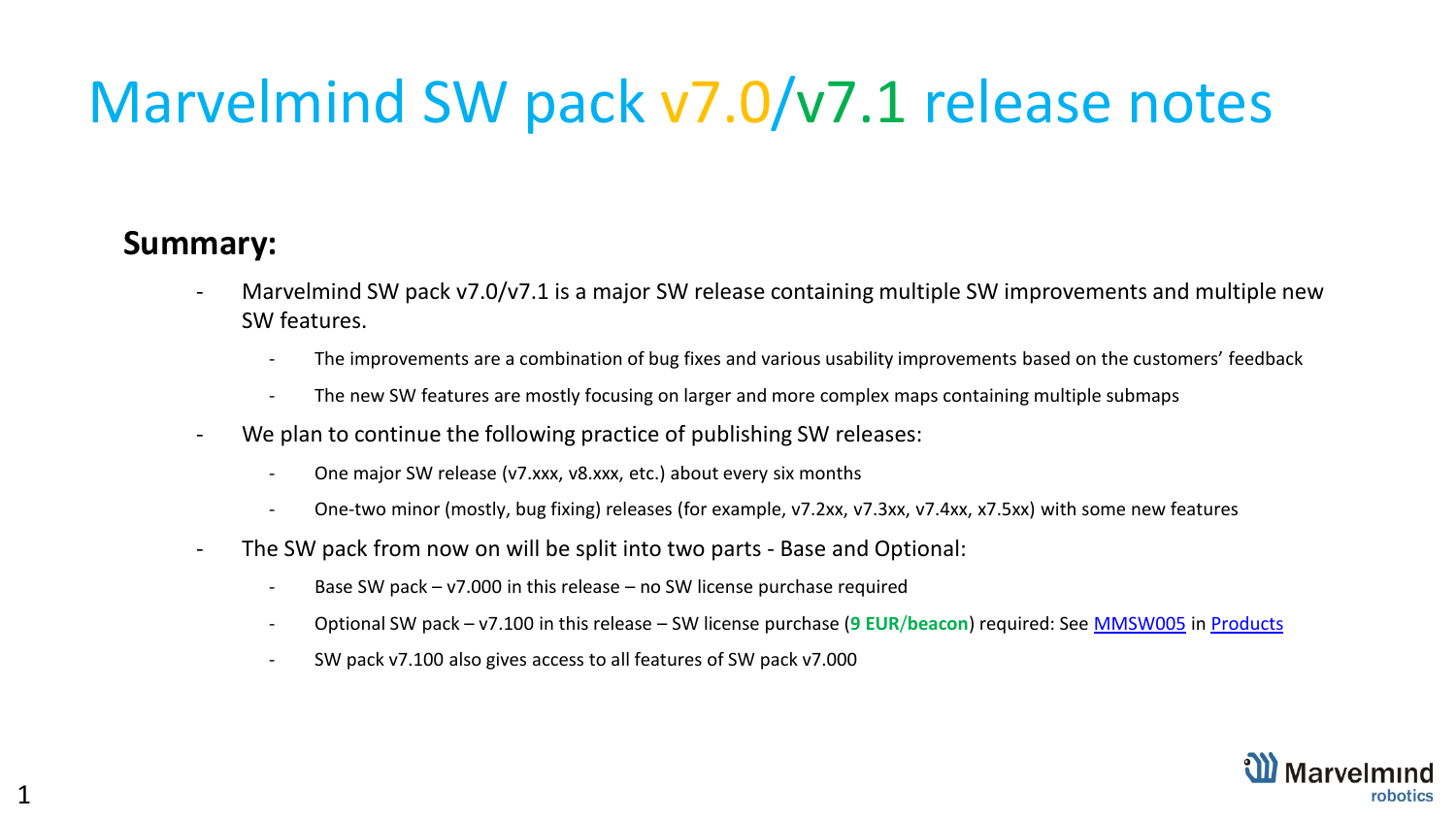#### SW packs: v7.0 vs. v7.1

|                             | SW pack v7.0xx - Base SW                                                                                                                                                                                                                                                                                         | SW pack v7.1xx - Optional SW                                                                                                                                                                                                                                                                                                                                                                                                                                                                                                                                |
|-----------------------------|------------------------------------------------------------------------------------------------------------------------------------------------------------------------------------------------------------------------------------------------------------------------------------------------------------------|-------------------------------------------------------------------------------------------------------------------------------------------------------------------------------------------------------------------------------------------------------------------------------------------------------------------------------------------------------------------------------------------------------------------------------------------------------------------------------------------------------------------------------------------------------------|
| Content                     | Bug fixes<br>$\overline{\phantom{m}}$<br>Multiple improvement features combined in a pack<br>$\overline{\phantom{m}}$                                                                                                                                                                                            | Optional and advanced features combined in a pack<br>Focus – larger maps with multiple submaps<br>$\overline{\phantom{a}}$                                                                                                                                                                                                                                                                                                                                                                                                                                  |
| Need to purchase<br>license | No need to purchase a separate SW license.<br>For example, you just plan to purchase a Starter Set Super-MP and 5 additional<br>mobile beacons and to see how precise the tracking is - No additional licenses are<br>required. Everything is already included in the price of the set and the mobile<br>beacons | The SW upgrade license is required $-9$ EUR/beacon.<br>The license is issued per beacon. Thus, for example, if you have a Starter Set<br>Super-MP containing 5 x beacons and 1 x modem and you want to use some<br>advanced features from the SW pack v7.1 list, you need 5 x licenses SW pack v7.1,<br>because you have 5 beacons                                                                                                                                                                                                                          |
| <b>Naming</b>               | v7.0xx, v7.2xx, v7.4xx v8.0xx, v8.2xx – Base SW pack - even                                                                                                                                                                                                                                                      | v7.1xx, v7.3xx, v7.5xx v8.1xx, v8.3xx – Optional SW pack - odd                                                                                                                                                                                                                                                                                                                                                                                                                                                                                              |
| <b>Upgrades</b><br>examples | $v7.000 \Rightarrow v7.025 - bug fixes.$ No license purchase required<br>$\qquad \qquad -$<br>v7.000 => v7.100 - upgrade within a release. License purchase required - 9<br>$\overline{\phantom{m}}$<br>EUR/beacon                                                                                               | v7.100 => v7.125 - bug fixes. No additional license purchase required. It is<br>$\qquad \qquad -$<br>assumed that you have purchases v7.1xx already<br>v7.100 => v8.000 - new major SW release. No license purchase required. You<br>$\overline{\phantom{m}}$<br>keep all SW features from v7.1xxx and get all new features of the Base SW<br>pack v8.000<br>$v7.100 \approx v8.100$ – new release upgrade. License purchase – 9 EUR/beacon.<br>You keep all Optional SW v7.1xx features, get all SW Base v8.000 features and<br>get all v8.100 SW features |
| License terms               | Perpetual                                                                                                                                                                                                                                                                                                        | Perpetual                                                                                                                                                                                                                                                                                                                                                                                                                                                                                                                                                   |

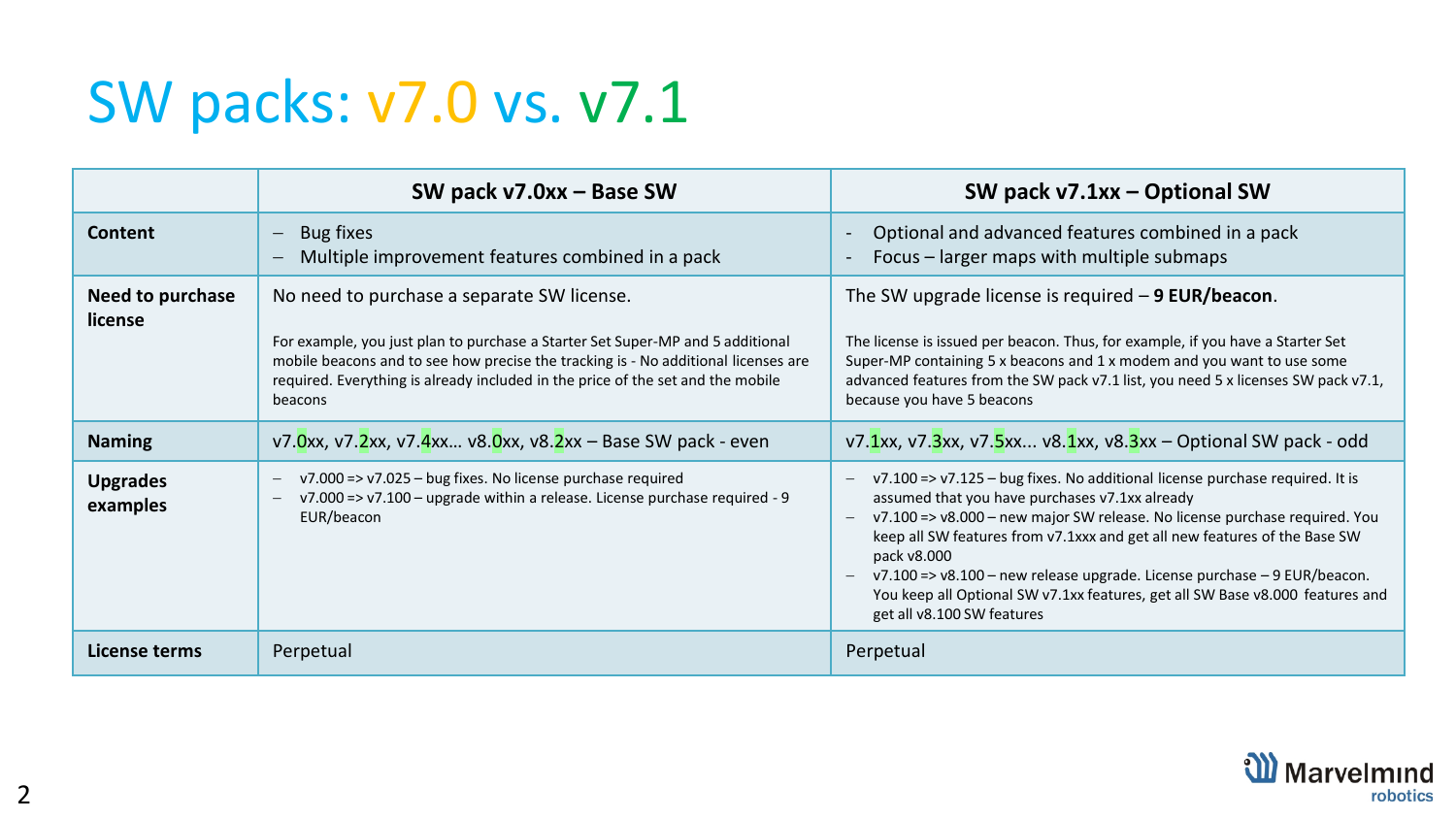#### Support of mature products

Most new features are introduced to new and more capable products only: Super-Beacons, Industrial beacons, Mini-RX beacon and product based on it (Helmet, Jacket, Badge, Cap, Headlight, Watch), Modem v5.1, Super-Modem.

Support of new features by Beacons HW v4.9, Modem v4.9, Mini-TX is limited and pretty much accidental rather than intentional. The SW richness for these products remains nearly on the same level as in previous releases.

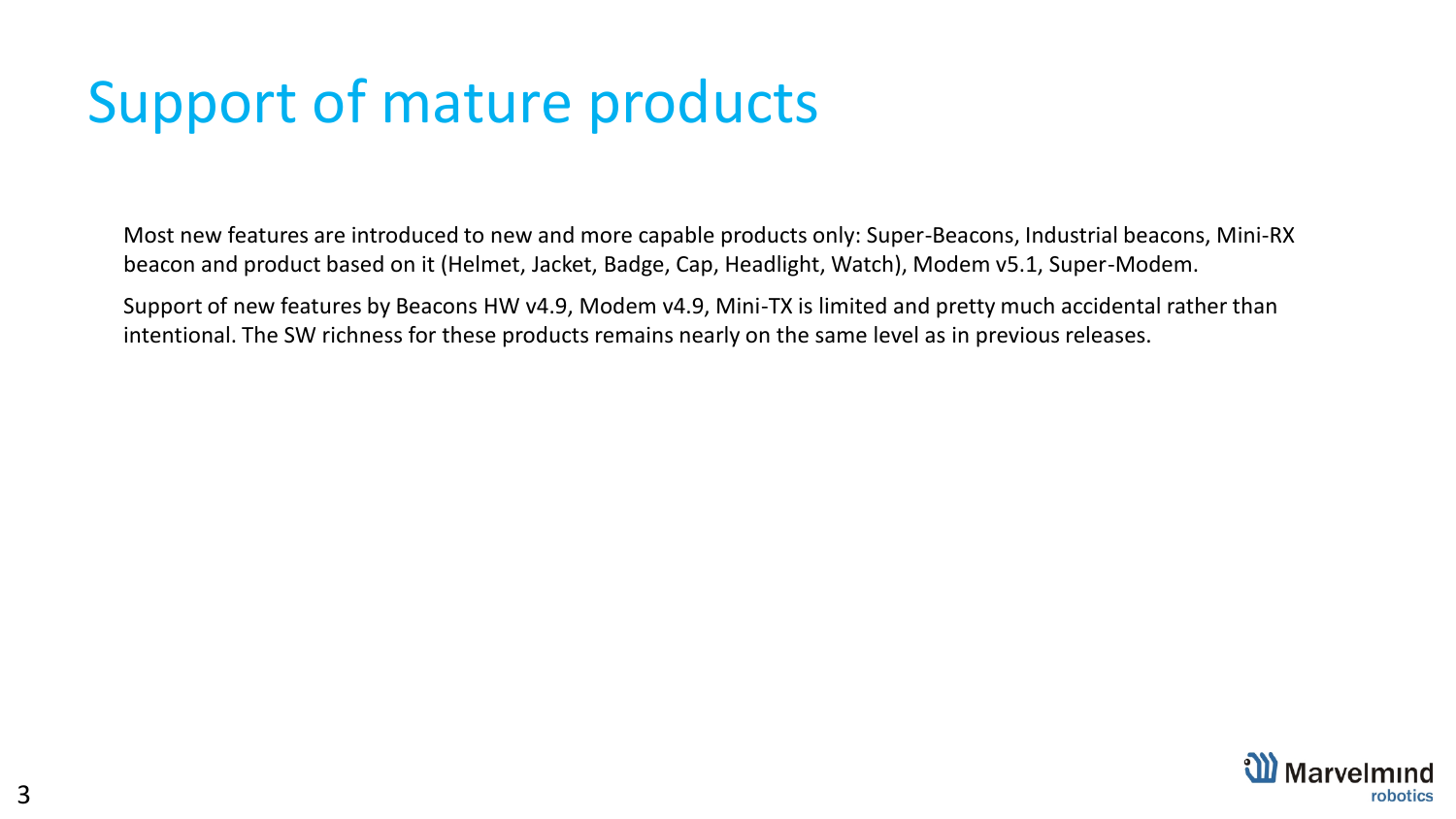- MMSW7100: Simultaneous SW re-flashing of multiple beacons over radio
	- Very practical and very useful feature for large maps, when you need to upgrade SW on multiple beacons, particularly, without an easy physical access via USB. Extremely useful in complex radio environment with interference or weak RSSI between beacons and modem
	- Different colors show upgrade and success status with different beacons
- MMSW7101: Map uploading to mobile beacons without a need to unfreeze the map (Changed: now a part of  $\sqrt{7.0}$ )
	- When a new mobile beacon (hedge) is introduced to the network, it must know the map. When the map is frozen together with the hedges in the network, the map is automatically uploaded to all of them over radio. But when the network is already up and running an introduction of new hedges (for example, new workers or new forklifts or robots) to the running network is not a trivial task. This feature makes it possible without the network interruption
- MMSW7102: IMU filtering
	- Filtering of ultrasonic tracking based on the IMU data and the allowed speed and acceleration of the mobile object. Greatly improves tracking in challenging and noisy environment
- MMSW7103: Helper beacons in IA
	- In complex maps, it is possible to add special helper beacons to simplify building of large IA maps and increase tracking quality

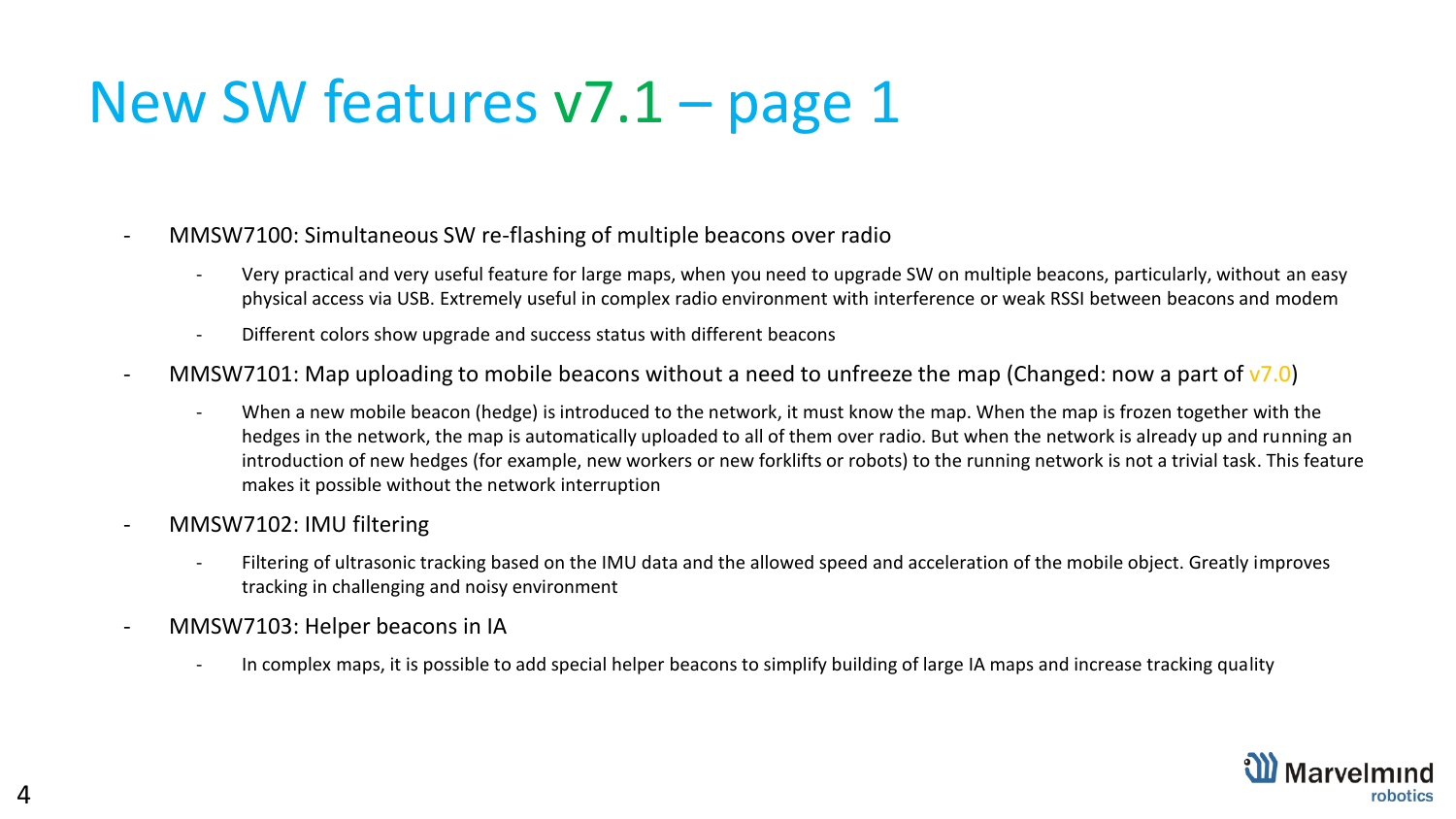- MMSW7104: Exclusion of submaps from tracking and sending submaps to sleep
	- When building large maps and setting up handovers, it is very useful in practice to send some of the submaps to sleep (not beacons, but the whole submaps) while working with other submaps or excluding them from tracking
- MMSW7105: Geofencing zone number in streaming and log
	- The output data contains info which zone exactly was violated  $-$  not just there was a violation  $-$  very useful in larger maps
- MMSW7106: Self-oscilloscope over radio
	- In complex maps when stationary beacons can be 10-15m above the grounds it is can be difficult in practice to check whether the beacons are not damaged, for example, broken sensors due to mechanical hit or moisture or similar. Normally, it is done over the USB. The feature allows to perform the tests over radio
- MMSW7107: Special mode "Only selected transmitters" in oscilloscope for MF NIA
	- Greatly helps building complex MF NIA maps with large dynamic range of distances from stationary beacons to mobile

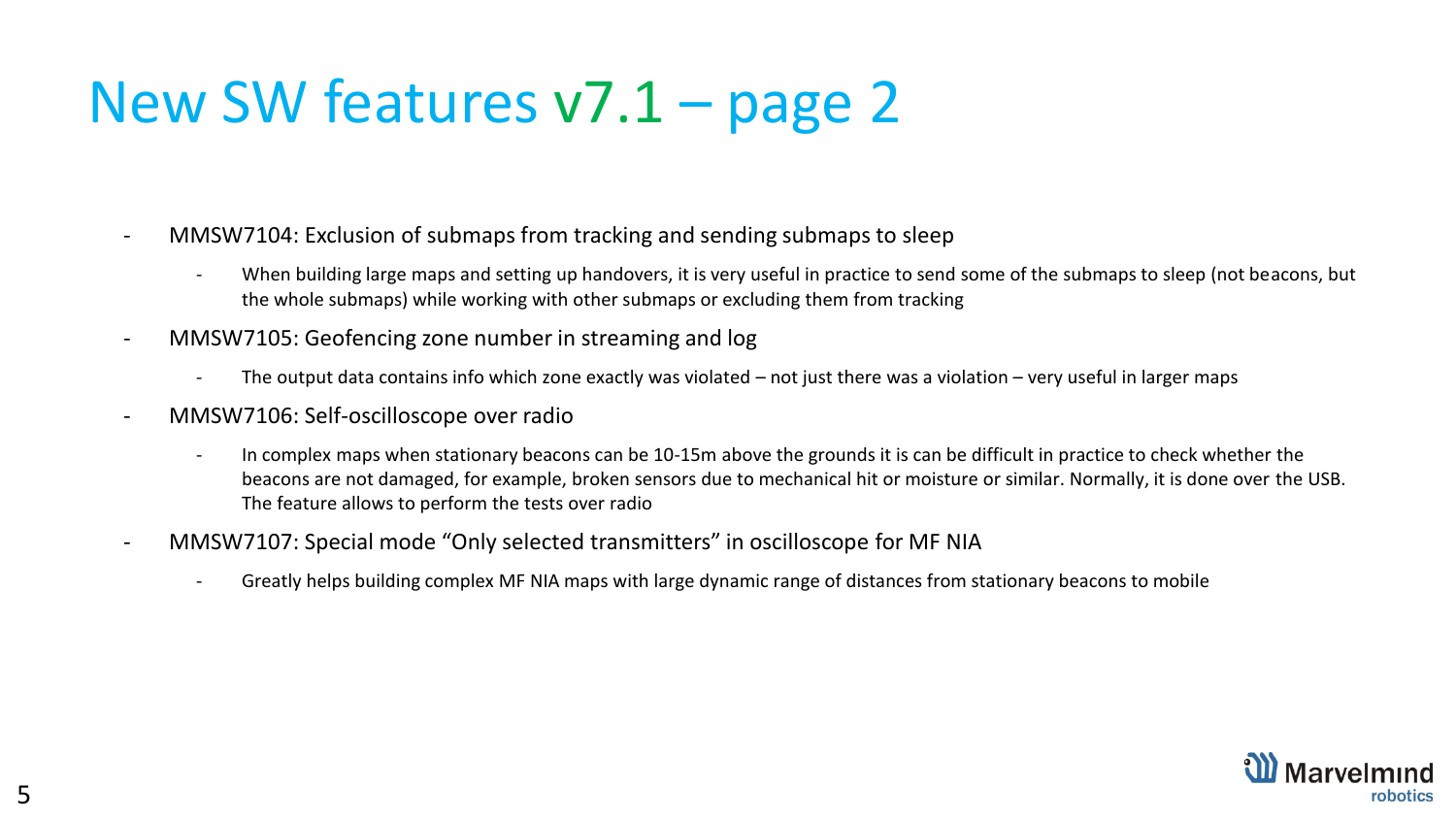- MMSW7108: Advanced log format
	- The feature greatly extends richness of the log file adding the following fields into it: raw IMU (accelerometer, gyro, compass), IMU fusion (location (HW4.9-IMU), quaternion, speed (HW4.9-IMU), acceleration (HW4.9-IMU)), geofencing zone number, NMEA0183, User payload, Realtime Player data. The feature is particularly useful for complex cases
- MMSW7109: Geofencing alarm pin on modem
	- When a geofencing rule is violated by any mobile beacon in any geofencing zone the pin is activated. It can electrically trigger a large physical alarm or stop a mechanism, for example
- MMSW7110: Advanced API
	- Adding and deleting submaps, freezing/unfreezing map and submaps, changes of settings of submaps, erase map, defaulting, binding beacons with axes, reading/wring damps of flash memory, manual entry of coordinates of stationary beacons and distances between them, heights of beacons, setting georeferencing, settings of Realtime Player in hedges, update rate changes, location update on request
- MMSW7111: Selective uploading of submaps
	- It is possible to upload only a part of a map. Greatly helps when deploying larger and complex maps
- MMSW7112: CTRL+Z/CTRL+Y for operations with submaps
	- Undo/Redo operations greatly simplifies operations with submaps during deployment of larger and complex maps

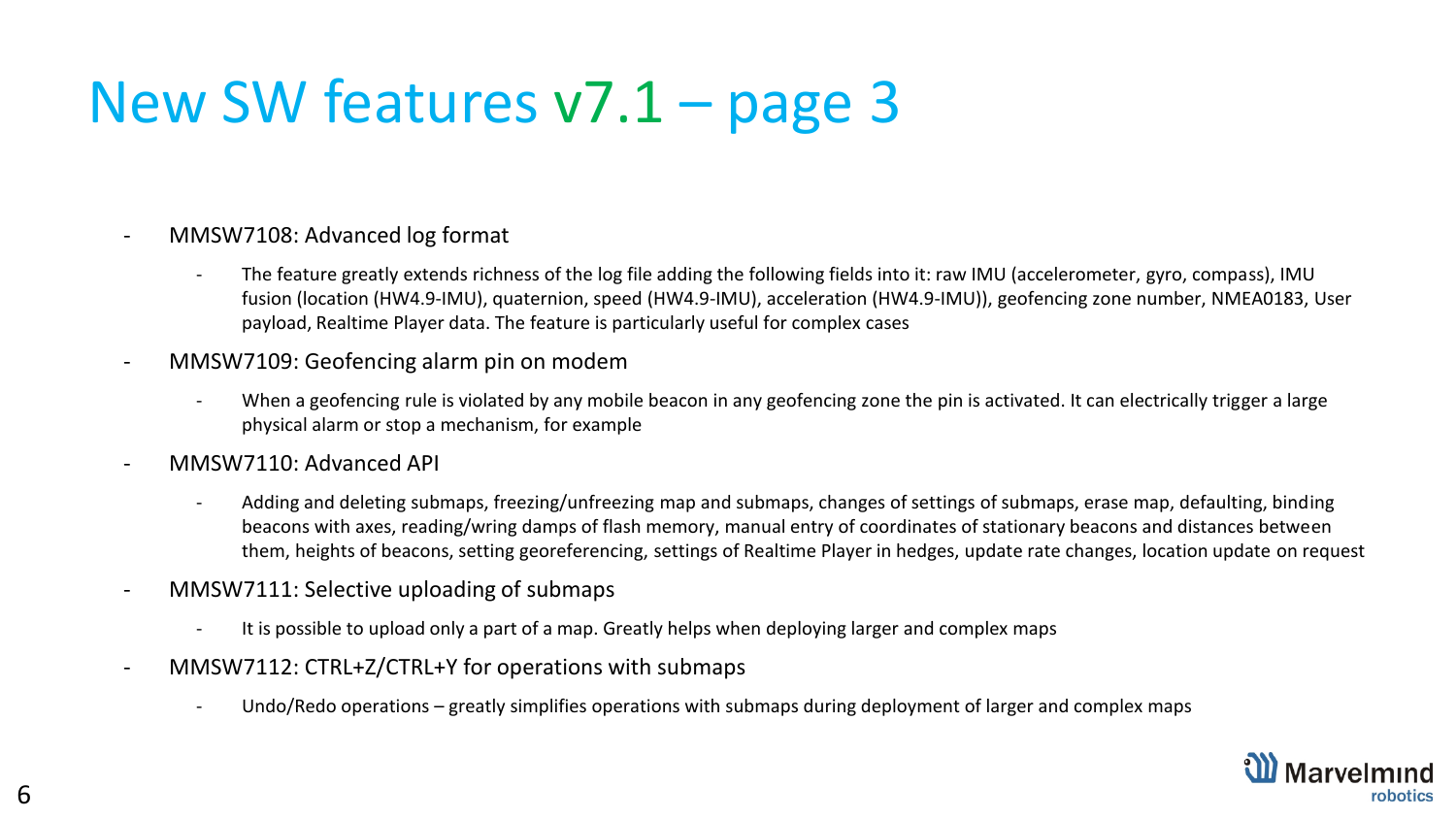- MMSW7113: Drawing visual zones in Dashboard
	- The feature allows to draw zones in the Dashboard for visualization basic graphics quick and dirty. The feature compliments a graphical file that can be uploaded as a substrate in the Dashboard – floorplan. But, often, it is not available. Thus, it can be sketched directly in the Dashboard

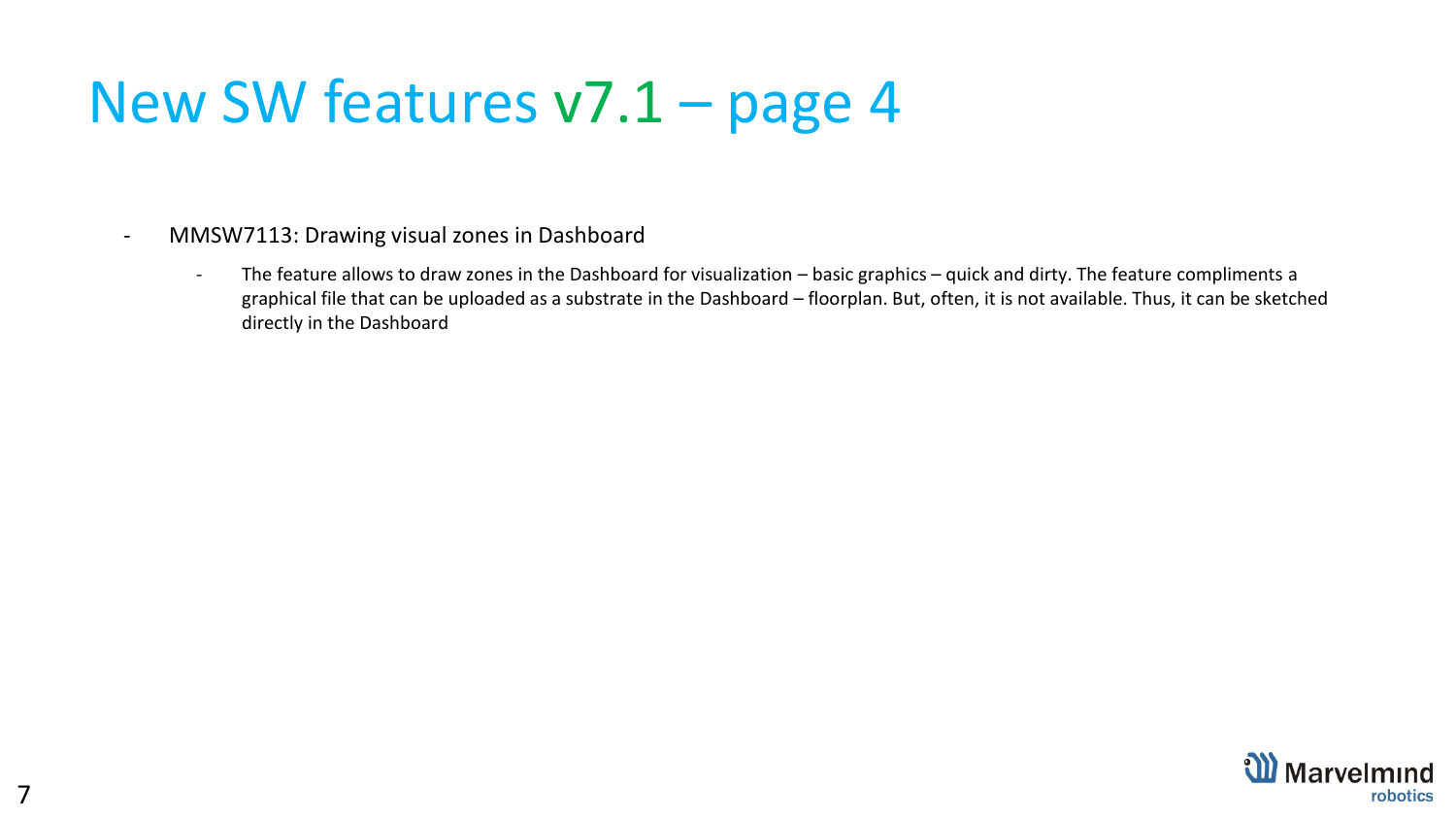- MMSW7000: Multi-stage SW re-flashing over radio
	- Extremely useful in complex radio environment with interference or weak RSSI between beacons and modem. It is sister feature of a feature from v7.1 - Simultaneous SW re-flashing of multiple beacons over radio – but works with one beacon at a time
- MMSW7001: System-level location update on request
	- With this feature, the system is not updating location of mobile beacons all the time, but on the request only. The beacons are not emitting ultrasound. The request can be a button pushed in the Dashboard or an API command or a physical button connected GPIO of the modem pushed. Works in IA, NIA, MF NIA
- MMSW7002: Beacon-level location update on request
	- With this feature, the beacon is not streaming out its location all the time, but on the request only. The request can come via UART/Virtual UART over USB or via the beacon's GPIO (UART-RX pin)
- MMSW7003: Alternate ultrasound emission by TX4/TX1-2-3-5
	- Useful to combat inter-transducers interference in special complex cases of slow-moving mobile or static objects

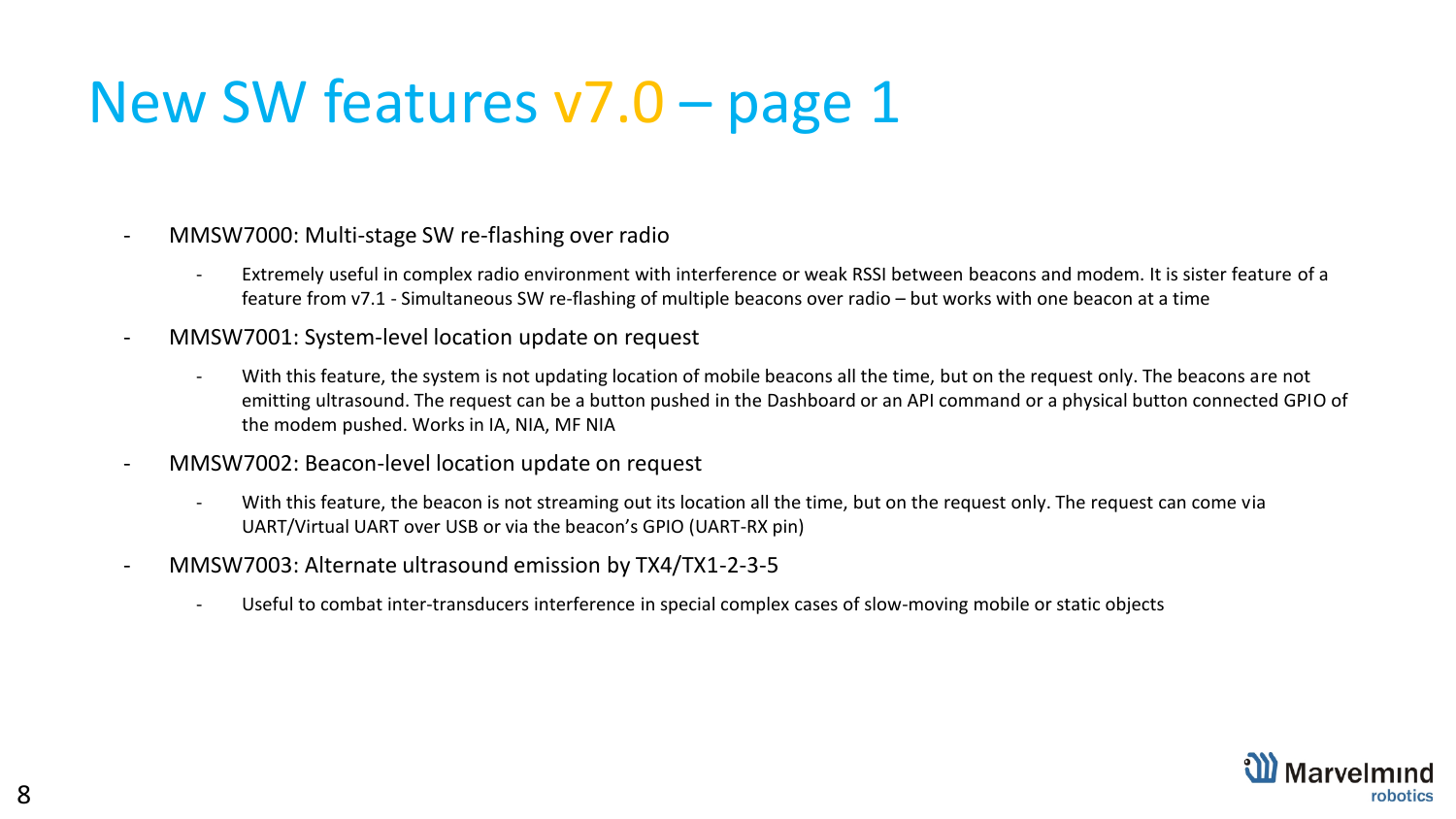- MMSW7004: Manual selection of the DSP filter in the embedded oscilloscope
	- Simplifies debugging in complex IA cases
- MMSW7005: Mini-RX-2 support
	- New an improved HW version of Mini-RX also a part of Jacket, Badge, Helmet, Cap
- MMSW7006: Support of country-specific radio profiles
	- Now, it is possible to either download your country radio profile, for example, Japan, Korea, US, EU, etc. or edit or create your own radio profile to introduce some specific customization in the radio interface. Note that the support of the radio profiles doesn't mean that the profiles are readily available. They will be introduced need based starting from Japan and Korea
- MMSW7007: Support of 915 MHz band with multiple channels from 903 MHz to 926 MHz
	- Previously, by default, only 4 channels were available very useful in complex radio environment, for example, when you have telemetry on 915 MHz or other devices in the same band nearby. Now, it is possible to have multiple channels. Special radio profile file is required
- MMSW7008: Possibility to choose one of the two stereo-microphones in Omni-Microphone
	- Super-Beacons, Mini-RXs and Industrial Super-Beacons and Industrial-RX support up to two stereo microphones. Omni is a combination of two stereo microphones, for example. This feature allow choosing one of them. It is very useful in complex interference or noise environment for debugging during deployment or real usage cases

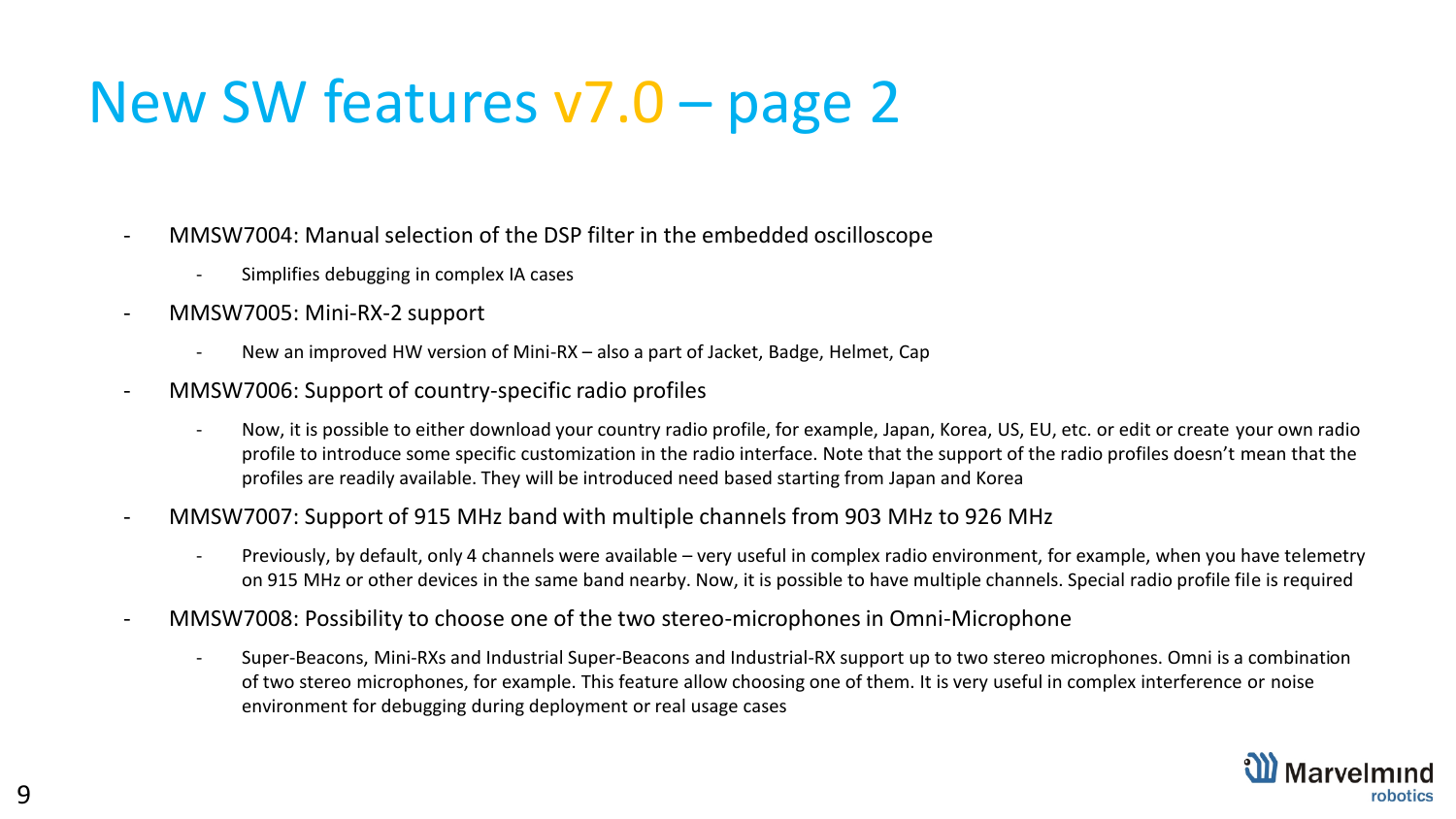- MMSW7009: Streaming of 100Hz Realtime Player in NIA (all beacons except for Beacons HW v4.9 and Mini-TX)
	- Previously, supported in IA only
- MMSW7010: Tracking on unfrozen map and submaps
	- Previously, the system required the submaps and maps must be frozen before tracking could be possible, because the maps are uploaded to mobile beacons during the freezing of the map. But many customers forgot doing the freeze thus they were not getting any tracking at all
- MMSW7011: API and Dashboard for Linux for ARM64
	- Previously, Windows 32-bit, Window 64-bit, Linux x86-64, Linux ARM32. Note that there are many flavors of Linux packs and some of them may differ from other and not always work similarly or correctly
- MMSW7012: Backup copy of map in modem
	- A precautious measure for larger and complex maps with multiple submaps against accidental corruption by users or the system
- MMSW7013: Log of user's actions in Dashboard
	- For debugging of deployment of large maps. Stored as a separate file in the Dashboard folders

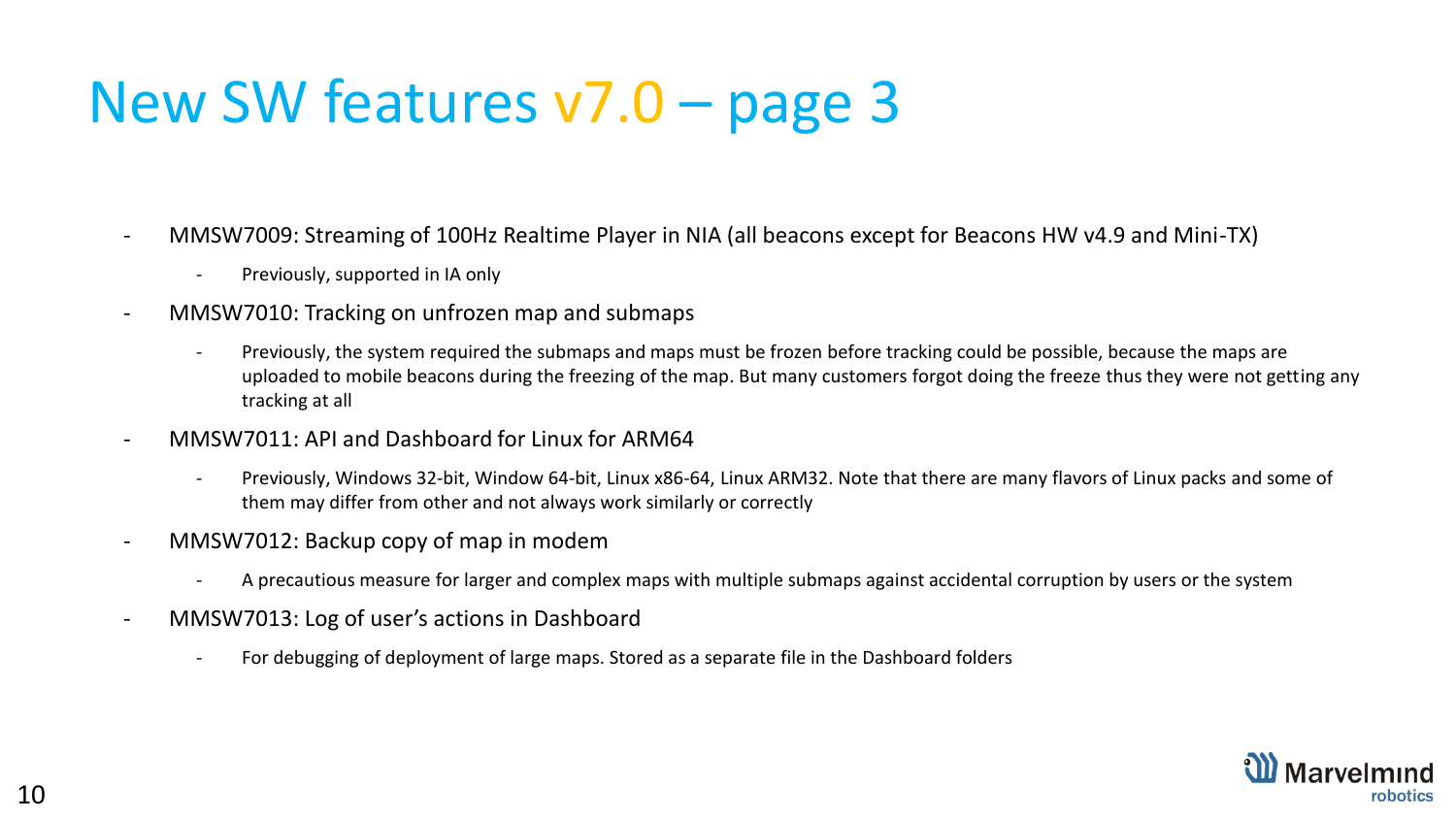- MMSW7014: Manual or automatic rebuilding of a map. Manual after unfreezing
	- Previously, the map would rebuild itself automatically after unfreezing. In complex maps it could lead to undesired changes that were difficult to catch, prevent or revert
- MMSW7015: Manual confirmation of some operations in submap
	- With some operations in complex submaps it is safer to manually request uploading the changes from the Dashboard to the modem and thus applying to all beacons. Particularly helpful in operations with larger maps
- MMSW7016: Half-bandwidth receiving DSP filter
	- A major improvement particularly important for noisy environment: up to 6 dB signal-to-noise improvement
- MMSW7017: SW support for Marvelmind Belt
	- Marvelmind Belt is a new product: belt with a beacon and two additional microphones. Designed for applications when there is a robot/AGV following a person. Works in IA. "Stationary" beacons are installed on a moving robot/AGV with a base of 0.5-2m
- MMSW7018: SW update of Super-Modem via Dashboard
	- After updating to Marvelmind SW v7.0, it would be possible to upgrade Super-Modem SW via the Dashboard. Previously, it was possible only by uploading an image to the internal micro-SD card (housing opening required)

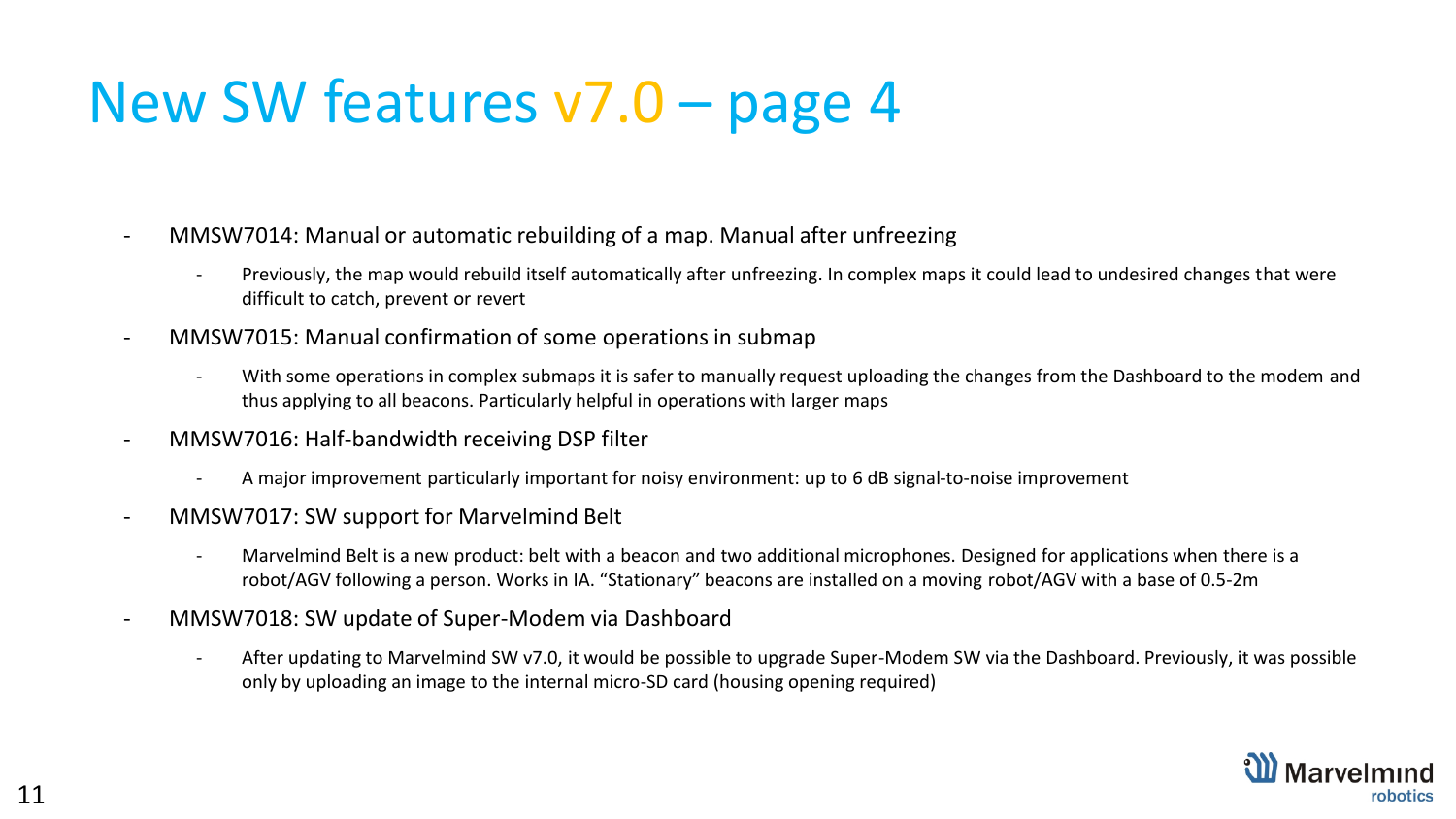- MMSW7019: Setting of WiFi and UDP directly from the Dashboard
	- Previously, a special file shall be edited. Now, WiFi and UDP can be set directly from the Dashboard
- MMSW7020: Log of modem resets in Dashboard
	- Each reset of the modem is recorded in a special file in the Dashboard for detailed debugging or analysis of events that may be required in complex networks

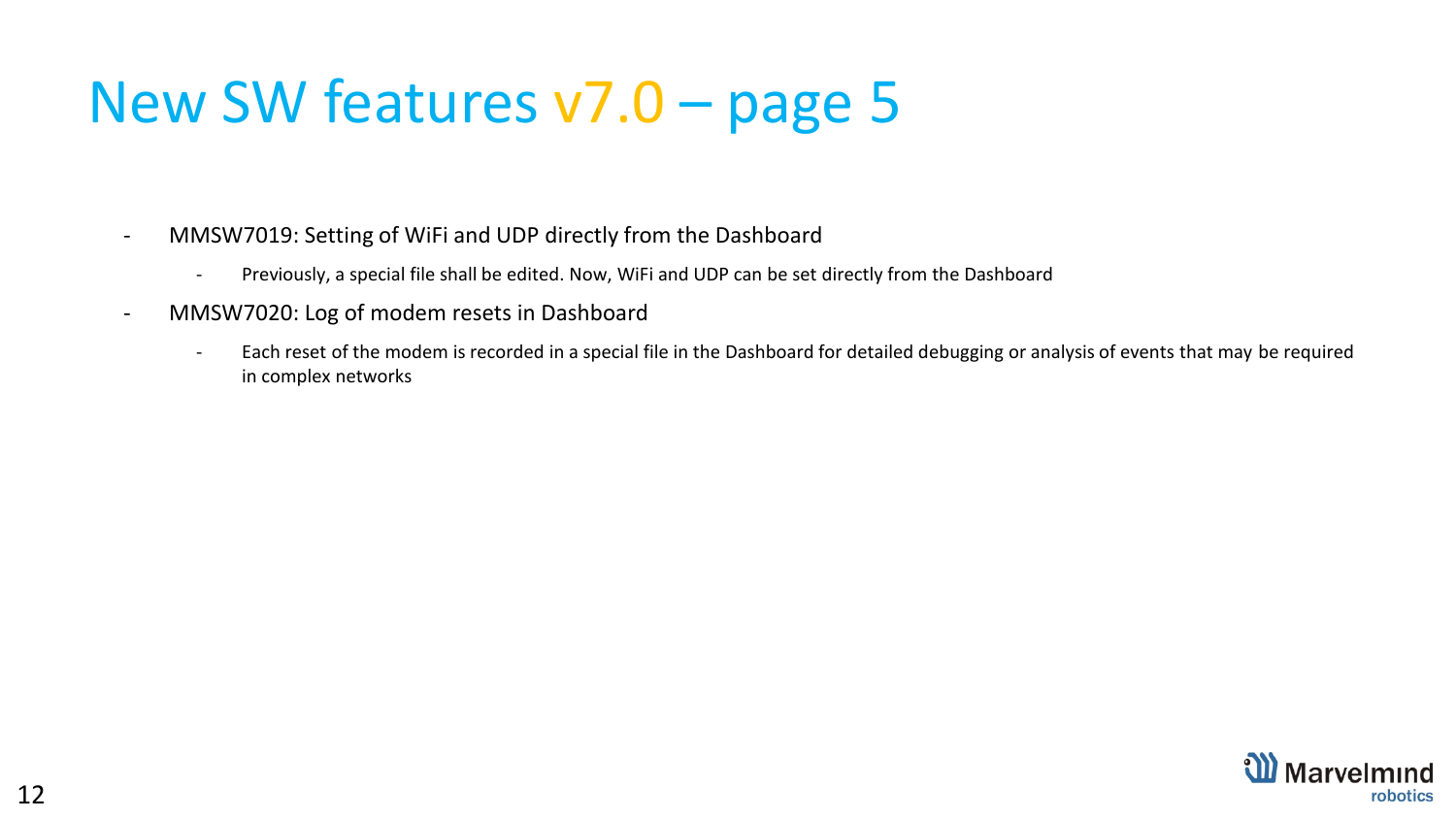#### Improvements – page 1

- Improved handovers in IA and NIA
- Mobile beacon ("hedgehog" or "hedge") doesn't show on the Dashboard's map if its coordinates are not determined
- Possible to change the height of the mobile beacons in IA without a need to unfreeze the map
	- Previously, it was necessary to unfreeze the submap and map, change the heights and freeze again
- Streaming out data contains now a sign of absence of data if they are absent
- Now the SW pack contains different folders for different types of products: Helmet, Badge, Cap, Jacket, Watch, Headlight. Though, they all are based on Mini-RX, their settings (mainly external microphones settings) are different. Thus, previously pressing Default button would lead to defaulting setting to those of Mini-RX – not specific to the products
- Streaming of NMEA in Modem v5.1 and Super-Modem supported now
- UDP from Dashboard and from Super-Modem streams exactly the data than UART or virtual UART of beacons
	- Previously, UDP streams were less rich than UART or virtual UART

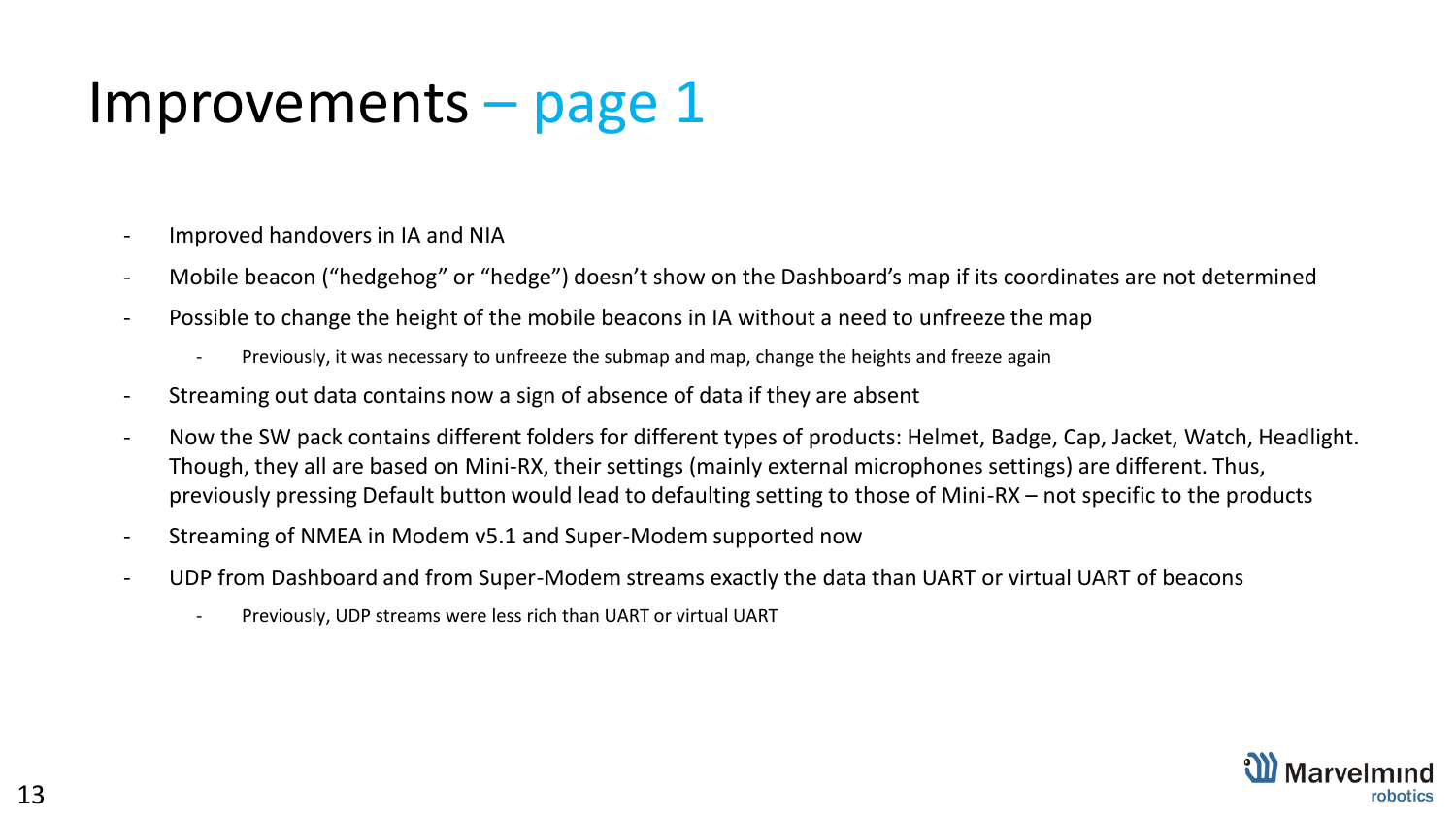#### Improvements – page 2

- RSSI from modem to beacon and from beacon to modem
	- Previously, the beacon is only showed how it hears the modem over radio, but not how the modem hears it. The modem showed RSSI from a random or last selected beacon
- If a power save mode is not possible in a beacon due to settings, the reason is shown on the notification panel in the Dashboard
	- Previously, the beacon could do that without notifying users
- It is possible to delete Submap 0
	- Previously, Submap 0 involuntary became since it couldn't be deleted
- Choosing Omni microphone in microphone configuration options
- New interface in Load map in Dashboard
- Improved oscilloscope: trigger distances and other improvements
- After submap unfreezing it switches to Auto mode not Manual mode as before and starts automatically measure distances between stationary beacons (if supported, for example, by Super-Beacons)

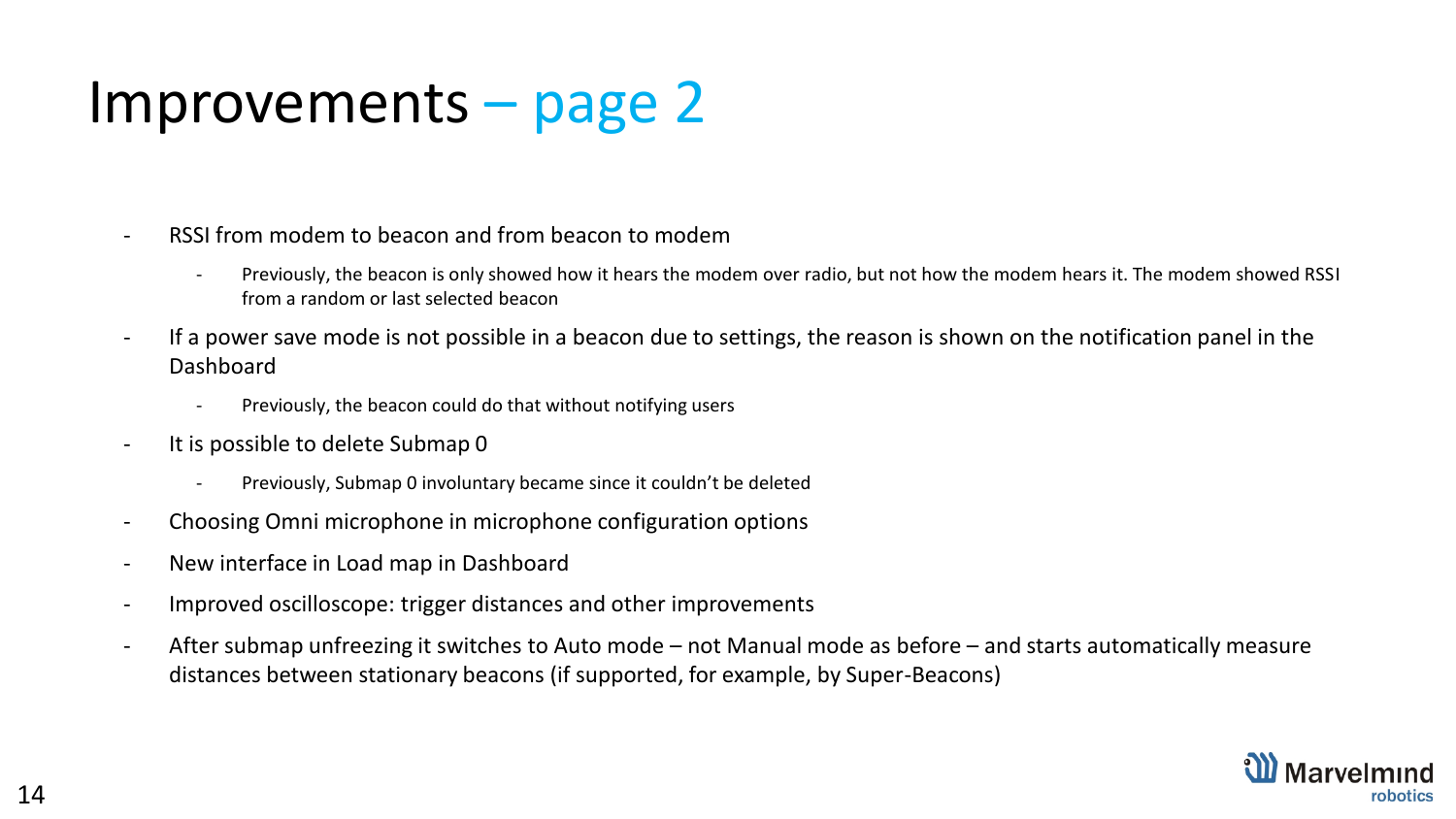#### Improvements – page 3

- Floorplan/substrate workflow improvements and changes
	- Possible to drag and drops beacons or, be more precise, submaps with beacons
	- "Nailing" of stationary beacons is introduced. If a stationary beacon is nailed to a substrate, it will not move, if another stationary beacon in the same submap with a known/measured distance between them from the same submap or linked submaps will be manually moved. Instead, a new distance will be automatically calculated by the system and set instead of a measured distance by the system. This allows manual setting of positions of beacons on the floorplan/substrate
	- Stationary beacons with manually set coordinates are marked by a diagonal cross. Nailed beacons by a vertical-horizontal cross
- Mouse right-click over a beacons shows a context menu the same a menu over the bottom beacon button
- Possible to change the radio base frequency
- Support of a wide 915MHz band now from 903MHz till 927MHz

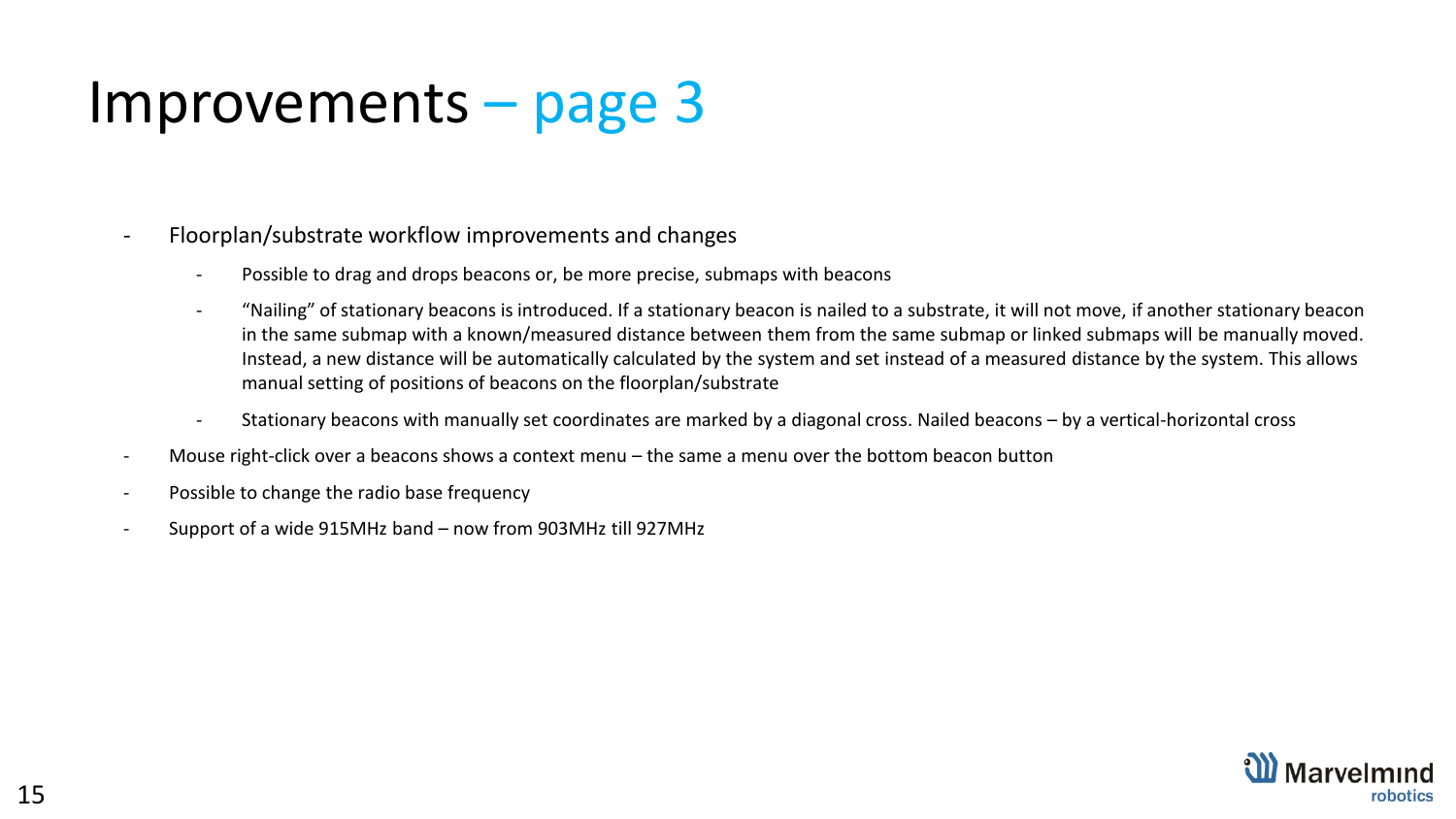- Fixed a bug with 5 frequencies (19, 25, 31, 37, 45 kHz) in a map simultaneously
	- Previously, in some cases, maps with 4 frequencies worked, but they didn't work with 5 frequencies
- Corrected calculations of longitude in NMEA
- Fixed a bug in the paired microphones
- Speed in NMEA in NIA
- Data transfer between hedges over UART when they are USB connected to external users, for example, in a robot
- Map building in IA, when hedges are already active
	- Previously, often, it was required to build a map with stationary beacons active. Freeze the submap. Wake up the mobile beacons. And only then to freeze the map. Now the map can be built with all required stationary and mobile beacons already active
- Small submaps in NIA
	- Previously, submaps under 1-2m of size worked strangely
- u-Blox for Super-Beacons-2
	- 4x4 pinout is slightly different for Super-Beacons and Super-Beacons-2. Now, corrected

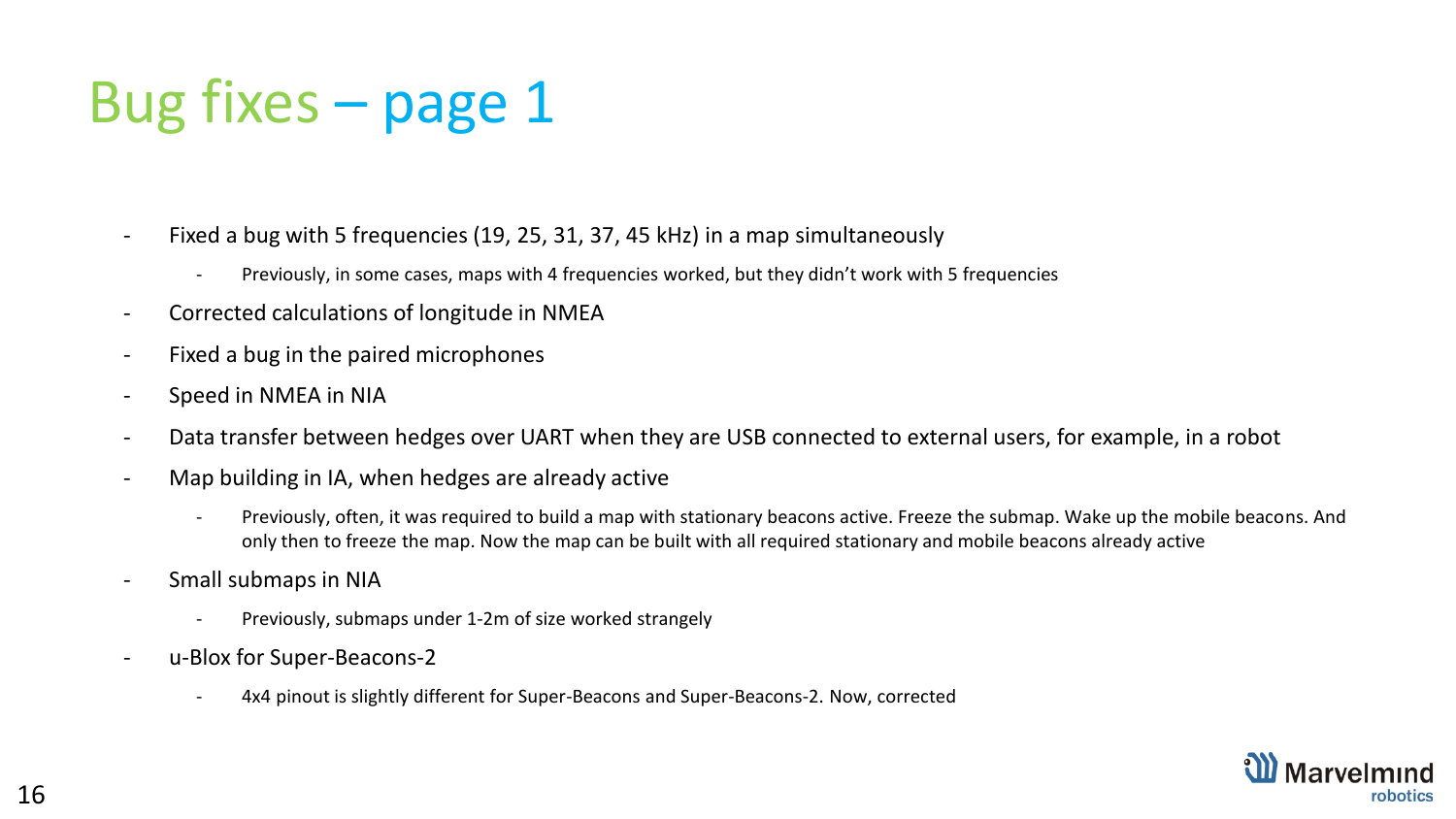- Oscilloscope in TDMA maps
- Table of distances in TDMA maps
- Saving of manually entered distances in the table of distances in the modem
	- Previously, they saved values could be corrupted
- Manual entry of coordinates
- Multiple geo-fencing zones
- Submaps with 4 stationary beacons in IA
	- Worked with 1, 2, 3 frequencies (beacons), but didn't properly work with 4 frequencies (beacons) per submap
- Oscilloscope for submaps larger than 50m
- Chain of submaps doesn't broke now when one of the submaps is modified
- MF NIA with repeating ultrasound frequency in mobile beacons
	- Previously, in such configurations tracking wasn't stable

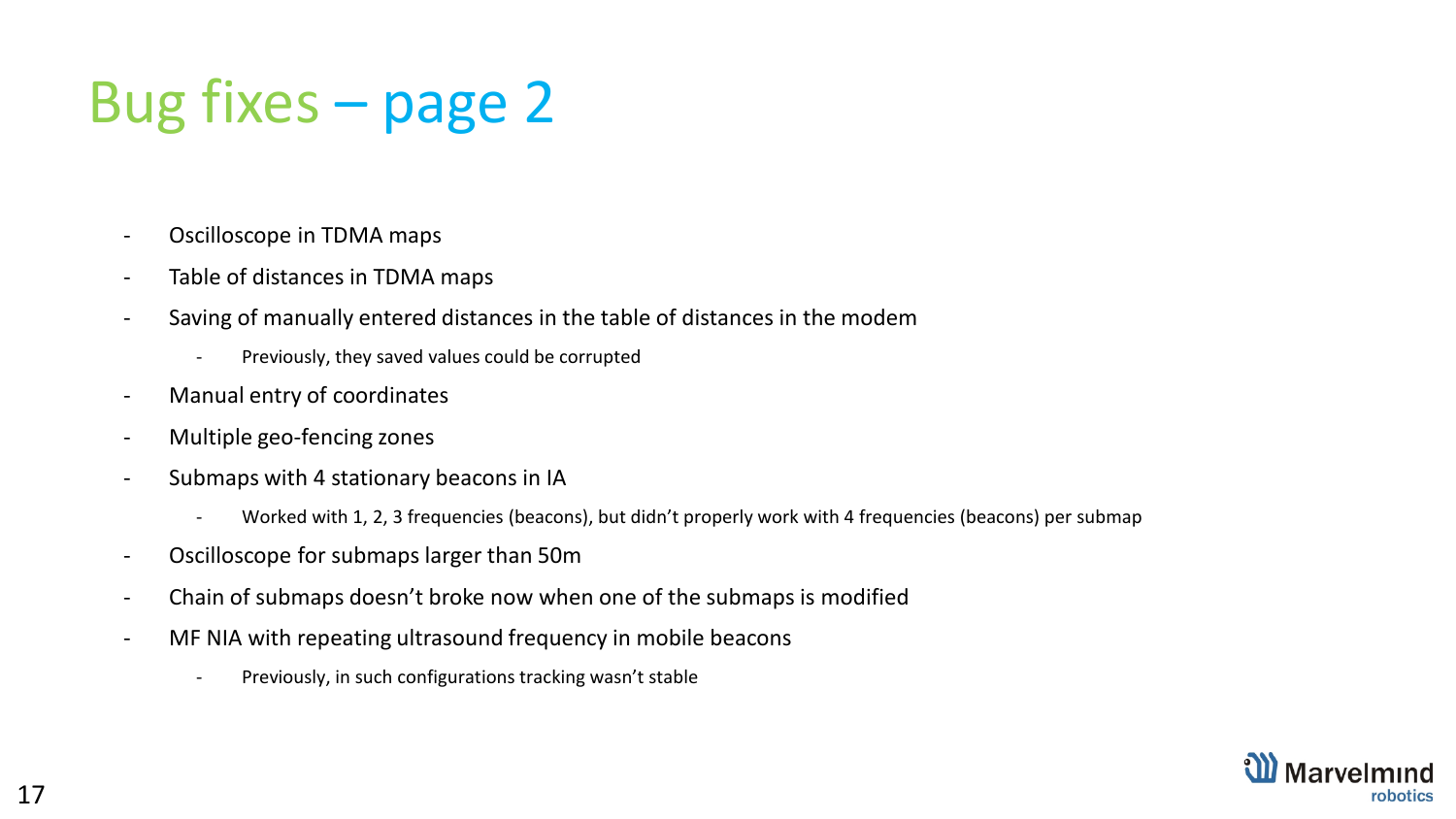- Oscilloscope in TDMA maps
- Table of distances in TDMA maps
- Saving of manually entered distances in the table of distances in the modem
	- Previously, they saved values could be corrupted
- Manual entry of coordinates
- Multiple geo-fencing zones
- Submaps with 4 stationary beacons in IA
	- Worked with 1, 2, 3 frequencies (beacons), but didn't properly work with 4 frequencies (beacons) per submap
- Oscilloscope for submaps larger than 50m
- Chain of submaps doesn't broke now when one of the submaps is modified
- MF NIA with repeating ultrasound frequency in mobile beacons
	- Previously, in such configurations tracking wasn't stable

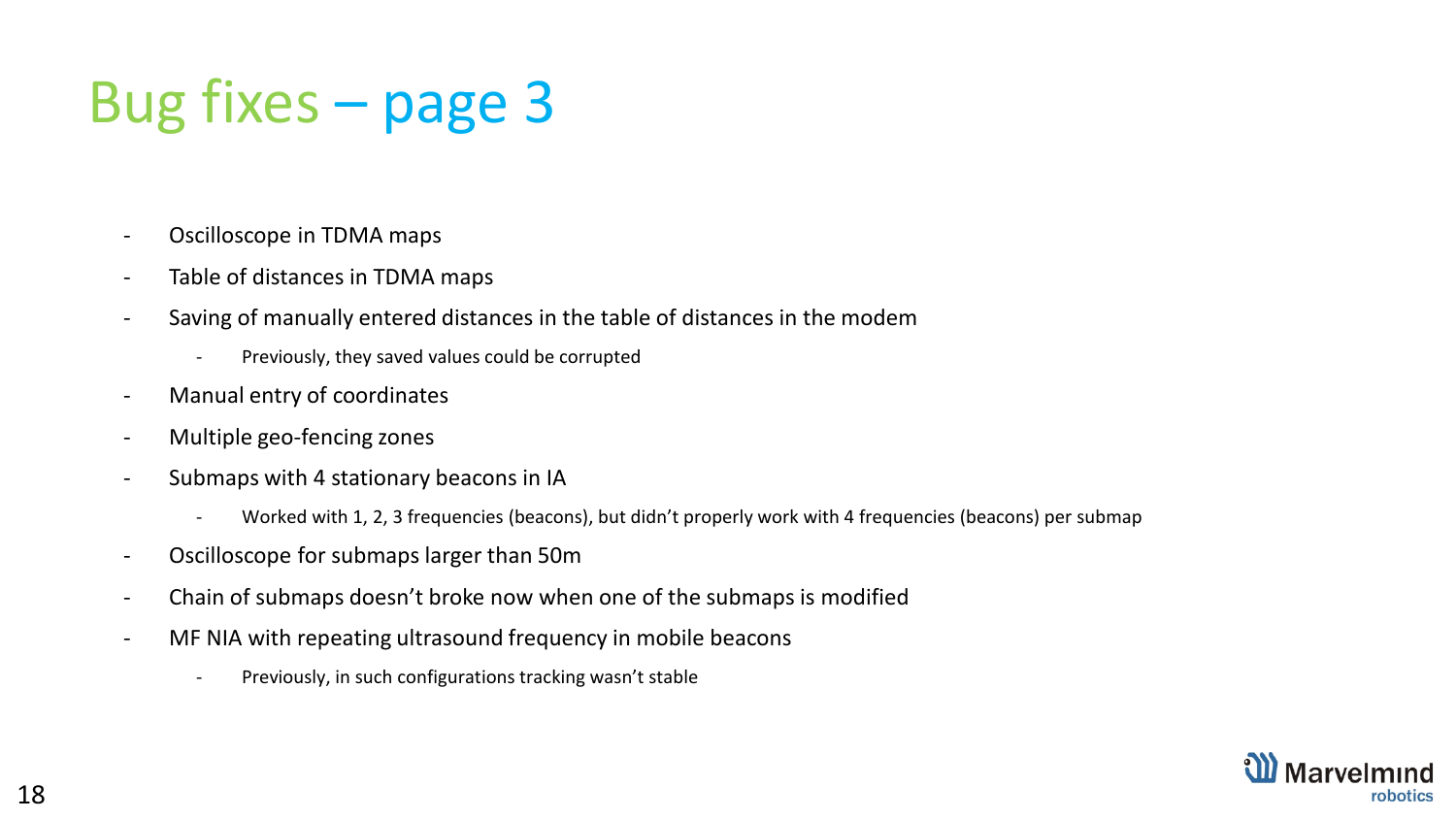- Some bug fixes for stationary beacons with manually set coordinates
- No sudden jump of a submap after one or more beacons are removed from it
- Uploading of scheduling in stationary beacons fixed
- Reading of telemetry improved (there were some drops)
- Fixed location measurements with 4 stationary beacons in IA. Previously, not the best candidate could be selected in some cases and, occasionally, with 3 beacons even not calculated at all
- Tracking in IA in the Paired Beacons configurations when the beacons are not UART cable connected. Now, only angle wouldn't be updated (UART cable is required for that). Previously, even coordinates wouldn't be available
- Chosen filter in the embedded oscilloscope is shown correctly now

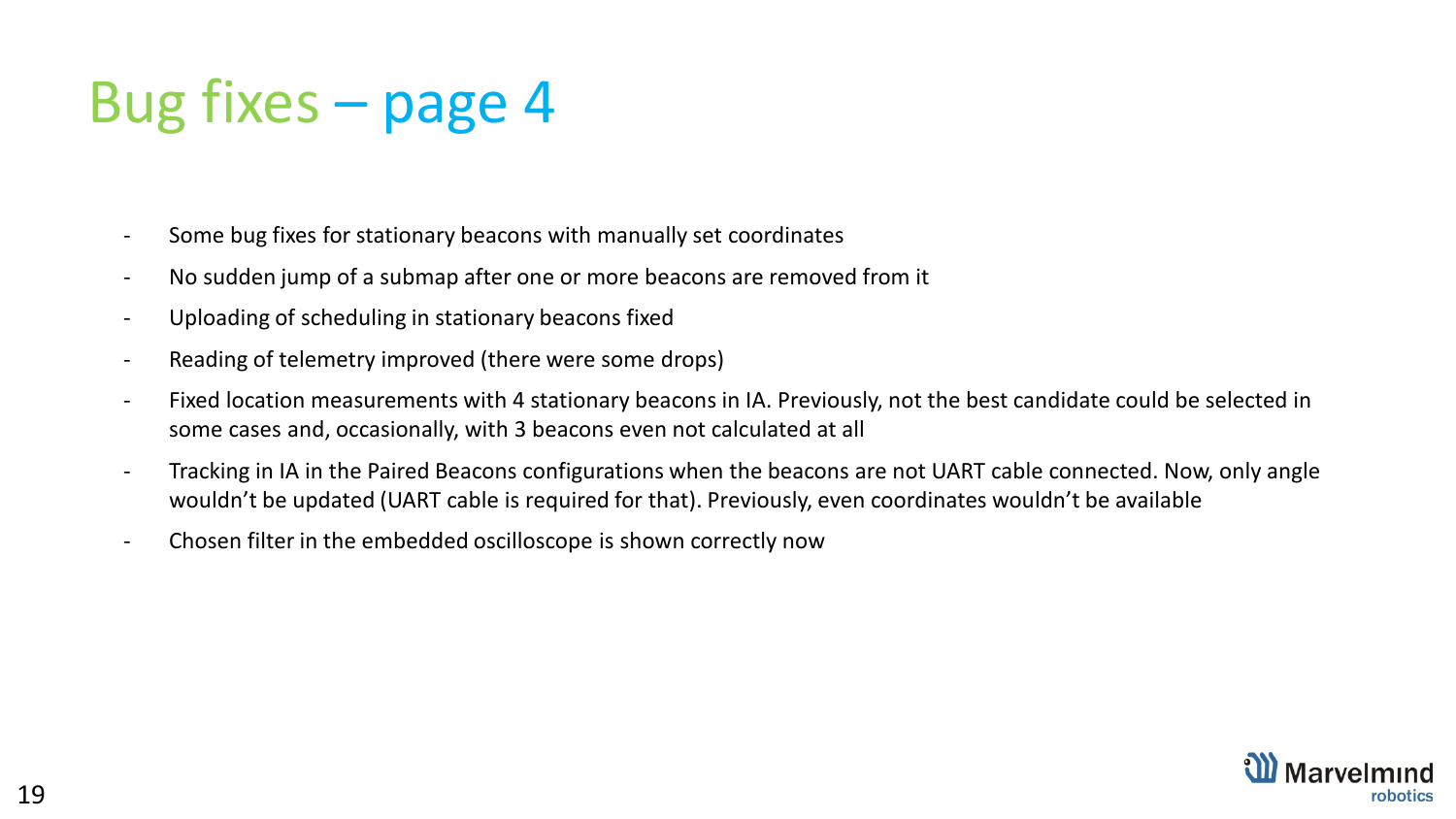## Bug hunting and rewards scheme

We are happy to offer a bug hunting rewards scheme that aims at supporting our active users and improving the quality of the SW at the same time:

| <b>Bug level</b>                                                                                                                                                            | <b>Rewards</b>                                                                                                                                                    |
|-----------------------------------------------------------------------------------------------------------------------------------------------------------------------------|-------------------------------------------------------------------------------------------------------------------------------------------------------------------|
| <b>Major bugs:</b><br>The system is completely incapable to perform as advertised<br>Crushing or freezing Dashboard, beacons, modem and similar<br>$\overline{\phantom{m}}$ | Voucher for the total cost of Optional SW pack v7.1xx you purchased<br>If the bug was found in the SW pack $v7.0xx$ – voucher for SW $v7.1xx$<br>Up to 50 beacons |
| Intermediate bugs:<br>The system is capable to work, but with serious limitations<br>Rare configuration or combination of settings doesn't work at all                      | Voucher for the total cost of Optional SW pack v7.1xx you purchased<br>If the bug was found in the SW pack $v7.0xx$ – voucher for SW $v7.1xx$<br>Up to 20 beacons |
| <b>Minor bugs:</b><br>Glitches and bugs that don't disturb most users but still shall be fixed                                                                              | Voucher for the total cost of Optional SW pack v7.1xx you purchased<br>If the bug was found in the SW pack $v7.0xx$ – voucher for SW $v7.1xx$<br>Up to 5 beacons  |
| Improvement and new feature proposals                                                                                                                                       | Voucher for 1  50 of SW v7.1xx licenses - depending on the level of<br>improvement. Capped by the number of beacons you already have                              |